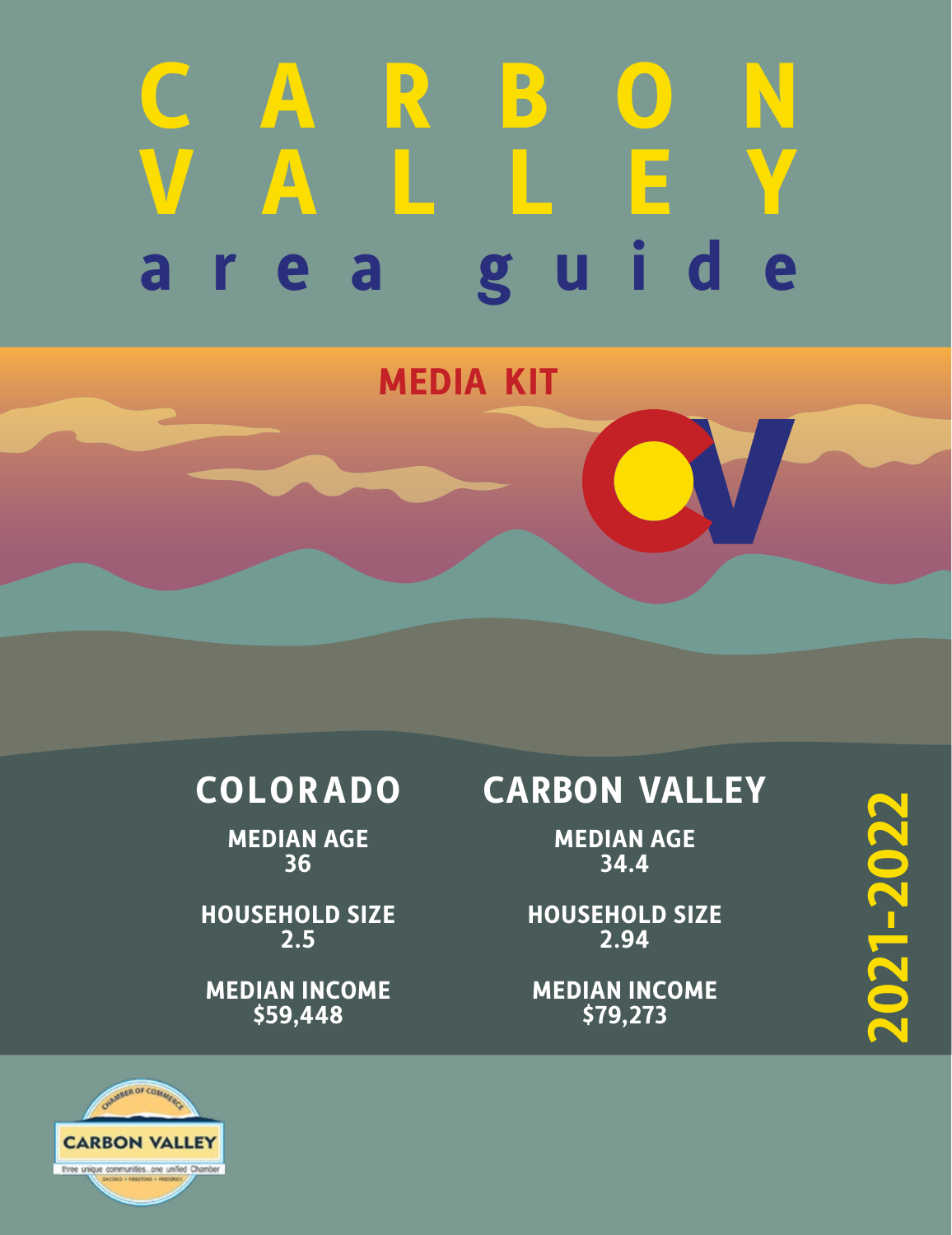**Put Your (Less Than) Two Cents In:** Your ad reaches 40,000 people

starting at only 1.5 cents per person

**28,000 copies Full Color Full Bleed Glossy 8.375x10.875 Digital Version Live Links**

**Professional Ad Design Included**

**Special Pricing for Carbon Valley Chamber Members**

Content is King

So the saying goes in our digital society. What's funny is that within an era so full of image blips and character-limited blurbs, even the digital advertising mavens recognize the need (and longing) for something more. We're giving you more.

The 64-page Carbon Valley Area Guide is not a flash on the screen. It is a ticket to knowing all about the Carbon Valley Area. Carbon Valley is young, affluent, and family-first. If that sounds like your ideal market, we need to talk. This guide is the new, annual, local business directory and community resource sponsored by the [Carbon](http://carbonvalleychamber.com)  [Valley Chamber of Commerce](http://carbonvalleychamber.com). Its directory is inclusive of all Dacono, Frederick, and Firestone businesses as well as any Chamber member businesses.

More than that, it is your opportunity to resonate with the individuals who call this place home. There will be a clickable digital version to compliment the 24,000 mailed copies and the 4,000 copies distributed through the Carbon Valley Chamber of Commerce. It has a projected reach of over 40,000 people who live or work in Dacono, Firestone, Frederick, East Erie, Mead, and West Fort Lupton.

Full of information people want to know, your potential customers will hold on to this piece well into the future. And that's something you just can't get in 140 characters.

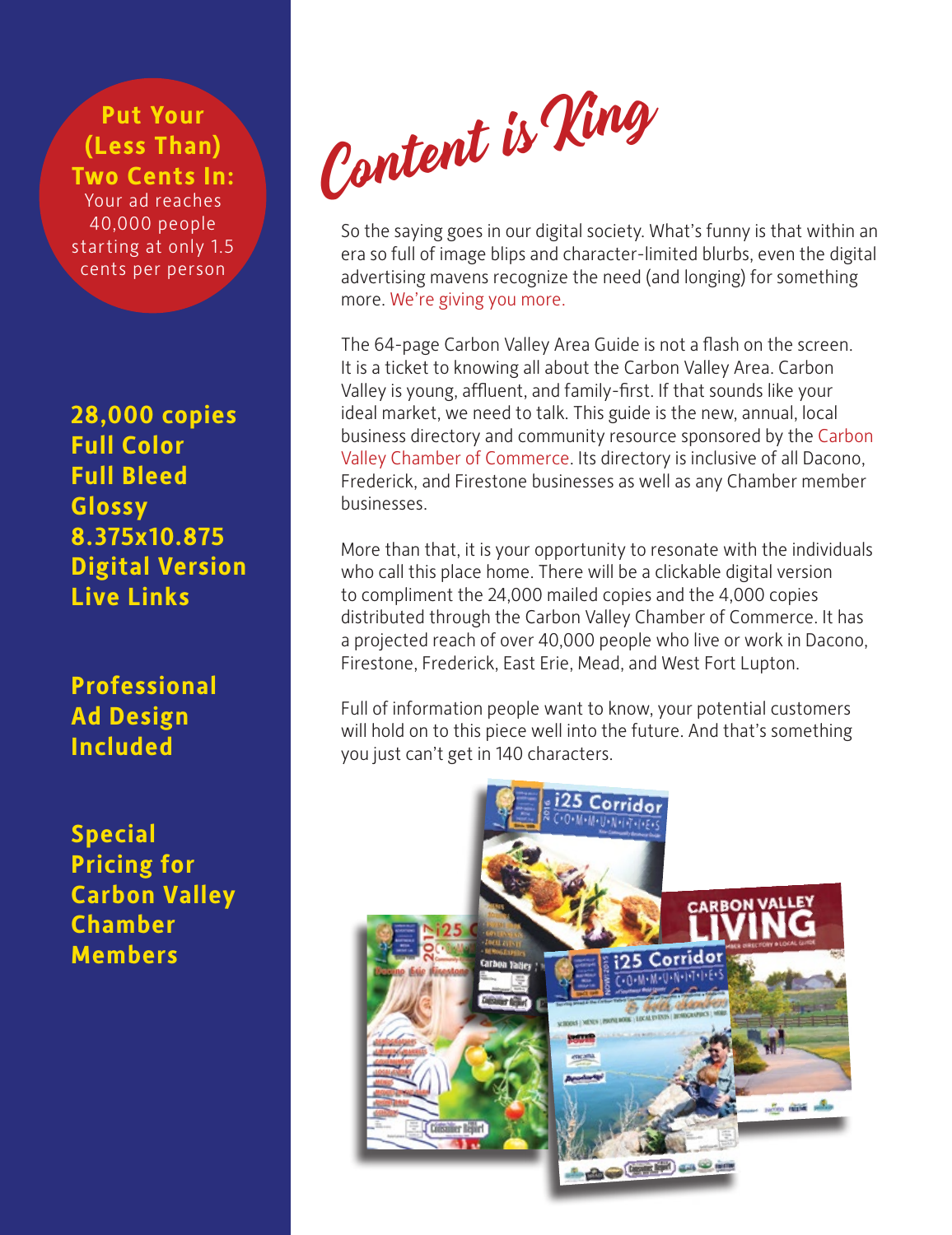

|                         | <b>MEMBER</b> | NONMEMBER* |
|-------------------------|---------------|------------|
| <b>BACK COVER</b>       | \$3,500.00    | \$3,850.00 |
| <b>INSIDE FRONT</b>     | \$2,500.00    | \$2,850.00 |
| <b>INSIDE BACK</b>      | \$2,500.00    | \$2,850.00 |
| <b>CENTERFOLD</b>       | \$3,500.00    | \$3,850.00 |
| PAGE 3                  | \$2,500.00    | \$2,850.00 |
| PAGE 4                  | \$2,000.00    | \$2,350.00 |
| PAGE 5                  | \$2,000.00    | \$2,350.00 |
| <b>FULL</b>             | \$1,100.00    | \$1,450.00 |
| <b>HALF</b>             | \$775.00      | \$1,125.00 |
| <b>QUARTER</b>          | \$600.00      | \$950.00   |
| <b>ENHANCED LISTING</b> | \$199.00      | \$199.00   |

Instructions for ALL Print-Ready Ads

CMYK Process color - no spot colors

Display ads should be provided as high-resolution PDF or .tiff files with fonts embedded or outlined

No crop marks

Publisher, BMP or GIF files are NOT accepted

All files must be converted to CMYK & defined as full bleed in your final settings

Bleed is 1/4"

Margins: Please keep all text & elements not meant to bleed at least 1/4" away from the trim to ensure it doesn't get cut off.

#### **Submit ads via e-mail to [carbonvalleyguide@gmail.com](mailto:carbonvalleyguide%40gmail.com?subject=inquiry%20via%20chamber%20guide%20media%20kit)**

Please Understand Space Is Very Limited And Cannot Be Held Without Commitment

\*Your new Carbon Valley Chamber of Commerce membership may cost less than difference in member/nonmember ad prices. If you join, you will not only receive the member price, you will also get all the benefits of being a chamber member!

**STAND OUT MORE!** *ENHANCED LISTINGS* **INCLUDE A LOGO ICON AND OUTLINE**

### **CHAMBER MEMBERS RECEIVE HIGHLIGHTED LISTINGS!**

**Contact Us: [carbonvalley@gmail.com](mailto:carbonvalley%40gmail.com%20?subject=inquiry%20via%20chamber%20guide%20media%20kit) [info@gmdesign.biz](mailto:info%40gmdesign.biz%20?subject=inquiry%20via%20chamber%20guide%20media%20kit) [\(M\) 720-340-1699](tel:7203401699)**